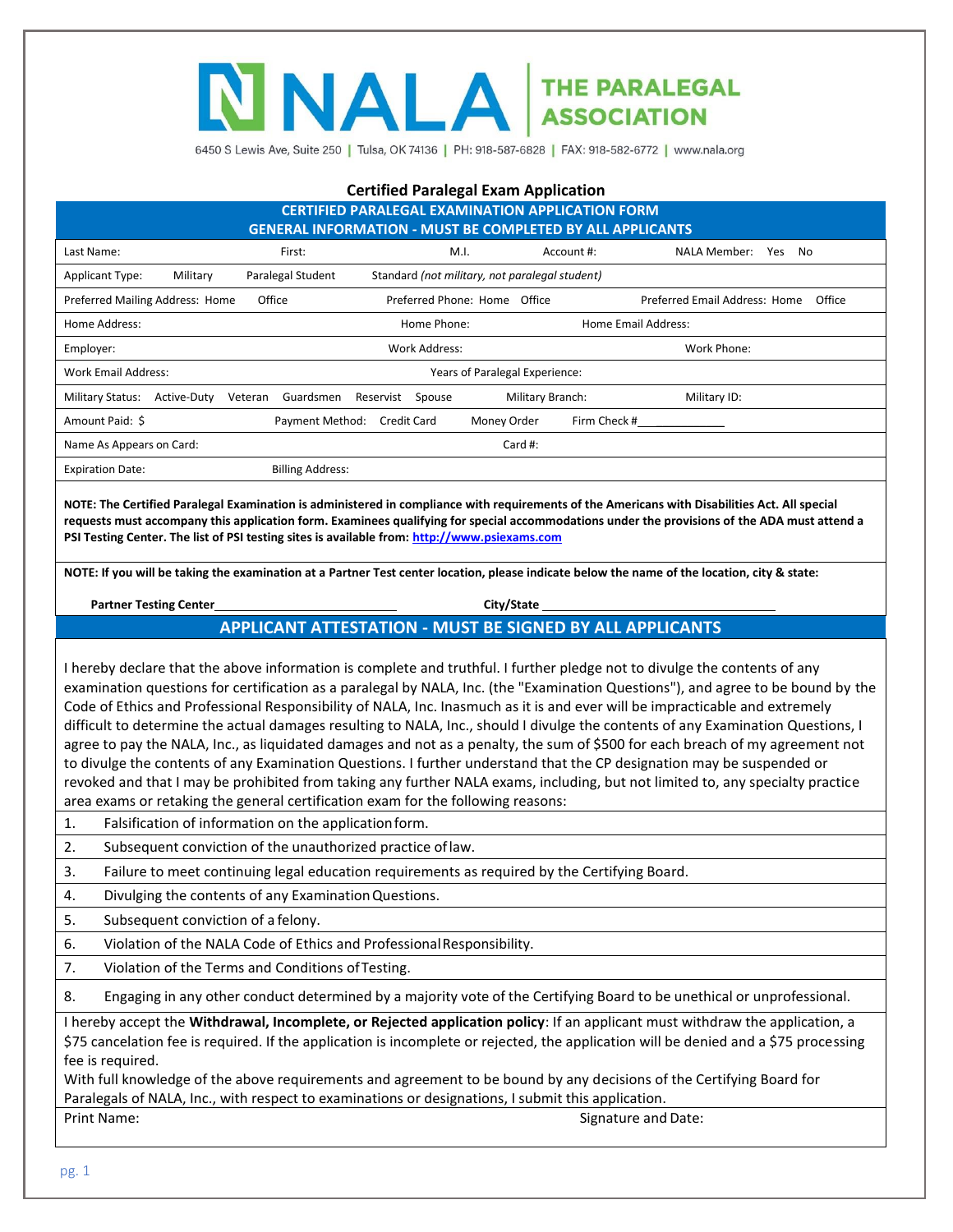# **QUALIFICATIONS**

Candidates for certification must meet one of the following requirements outlined in Categories 1, 2, or 3 on the following pages, at the time of filing this application form. Select the appropriate category based on your experience and training and complete all information required for the category.

#### **Ineligibility**

Individuals currently incarcerated for any felony offense, or on probation, parole, or other court-imposed supervision for a felony offense, are ineligible to apply for the Certified Paralegal Examination.

# **FEES AND TESTING CENTERS**

**Payment will be accepted by check, money order, credit card (Master Card, VISA, Discover, or American Express).**

#### **Application FEES:**

**Standard:** \$250 NALA Members or \$275 Non-NALA Members **Military:** \$200 NALA Members or \$220 Non-NALA Members

**Paralegal Student:** \$125 NALA Members or \$150 Non-NALA Members *(The Paralegal student fee is for paralegal students in the last semester or quarter of a Paralegal program and who do not currently qualify under category 1, 2, or 3. Those applying via the student pathway must mail, email, or fax the application to us.)*

# **The application fee includes fees charged by PSI.**

The Certified Paralegal Examination program has been approved by the Veterans Administration under the licensing and certification benefit. The VA will pay the examination fee for qualified veterans. For further information, see [www.gibill.va.gov/.](http://www.gibill.va.gov/)

#### **Application Policy**

Once candidates receive the authorization to test for the Knowledge Exam, candidates will have up to three attempts within 365 days from the initial authorization to test date to pass the Knowledge Exam. Candidates who pass the Knowledge Exam will receive authorization to take the Skills Exam. Candidates have up to three attempts within 365 days from the authorization to test date to pass the Skills Exam. If the candidate does not take the exam within the 365 days of the initial authorization to test date, NALA will destroy the application.

#### **Withdrawal, Incomplete, or Rejected Applications**

If an applicant must withdraw the application, a \$75 cancelation fee is required. If the application is incomplete or rejected, the application will be denied and a \$75 processing fee is required.

**Testing Centers:** Applicants are expected to adhere to the policies and rules of the testing centers and to the Terms and Conditions of Testing. NALA is not responsible for Partner testing or PSI testing center rules, policies, or fees or changes in fees. NALA makes every effort to convey the rules accurately but may not be advised if the rules are changed.

*\*Contributions or gifts to NALA are not deductible as charitable contributions for federal income tax purposes. However, payments may qualify as ordinary and necessary business expense.*

# **RATIONALE FOR ELIGIBILITY REQUIREMENTS OF NEWCANDIDATES**

Candidates are required to pass both the Knowledge and Skills Examinations of the Certified Paralegal credential to demonstrate that their education, coursework, experience, and training have resulted in sufficient understanding of the knowledge, skills, and abilities required to provide competent evidence-based paralegal services as determined by the job analysis studies and represented on the examination content outlines.

Because there is no comparable means for assessing competence outside of the CP Examination, the Certifying Board does not grandfather candidates and requires everyone earning a CP credential to have successfully fulfilled all published eligibility criteria, including passing of the examination.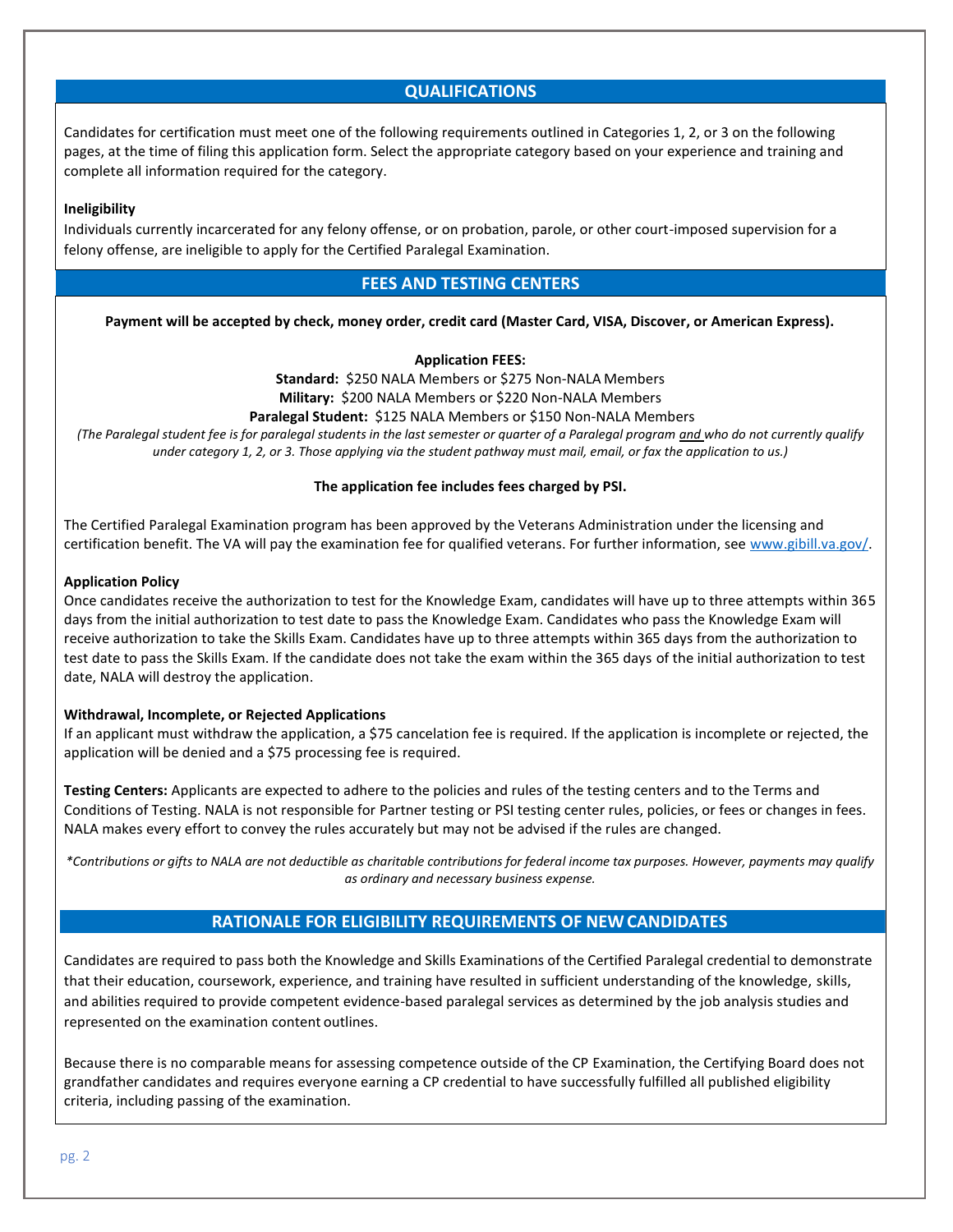# **EXAM POLICY**

#### **KNOWLEDGE EXAM**

- Candidates must first pass the Knowledge Exam before proceeding to the Skills Exam.
- Candidates are eligible to take the Knowledge Exam only after they have graduated from a paralegal educational program or currently in the last semester or quarter of the program, if using the eligibility pathway; or have the required minimum experience, if using the experience category. The on-demand testing will remove deadlines to apply for the examination. Candidates will be able to apply when they areeligible.
- Once candidates receive the authorization to test for the Knowledge Exam, candidates will have up to three attempts within 365 days from the initial authorization to test date to pass the Knowledge Exam.
	- $\circ$  If the candidate does not take all three attempts of the Knowledge Exam within 365 days of the initial authorization to test date, the application is voided. A new application and fee are required to reapply for the Certified Paralegal exam.
	- $\circ$  If the candidate does not pass the Knowledge Exam in three attempts during the 365 days, a new application and fee are required to reapply for the Certified Paralegal exam.
- Candidates MUST wait 90 days between each of the three attempts of the Knowledge Exam and must submit a retake application and fee to NALA to initiate each additional attempt and receive a new Testing Ticketnotification.

# **SKILLS EXAM**

- Candidates who pass the Knowledge Exam will receive authorization to take the Skills Exam.
- Candidates have up to three attempts within 365 days from the authorization to test date to pass the Skills Exam.
	- $\circ$  If the candidate does not take all three attempts of the Skills Exam within 365 days of the initial Skills Exam authorization to test date, the application is voided. A new application and fee are required to reapply for the Certified Paralegal exam. The candidate is required to start over by taking the Knowledge Exam.
	- $\circ$  If the candidate does not pass the Skills Exam in three attempts during the 365 days, a new application and fee are required to reapply for the Certified Paralegal exam. The candidate must start over by taking the Knowledge Exam.
- Candidates MUST wait 90 days between each of the three attempts of the Skills Exam and must submit a retake application and fee to NALA to initiate each additional attempt and receive a new Testing Ticket notification.

# **Americans with Disability Act**

The Certified Paralegal examination is administered in compliance with requirements of the Americans with Disabilities Act. All special requests **must accompany the application form**. A special accommodations form is provided on our website at [https://nala.org/wp-content/uploads/2021/10/2021-ADA-form.pdf.](https://nala.org/wp-content/uploads/2021/10/2021-ADA-form.pdf) Examinees qualifying for special accommodations under the provisions of the Americans with Disabilities Act must attend a PSI testing center.

# **Confidentiality**

An individual's application status, exam results, and personal identifying information is confidential and will not be released by NALA to any person without the consent of the individual or as required by law, except to exam proctors as required for administration of the exam.

# **Non-Discrimination**

NALA does not discriminate against applicants based on race, color, creed, gender, age, religion, national origin, ancestry, disability, military status, sexual orientation, marital status, or family status.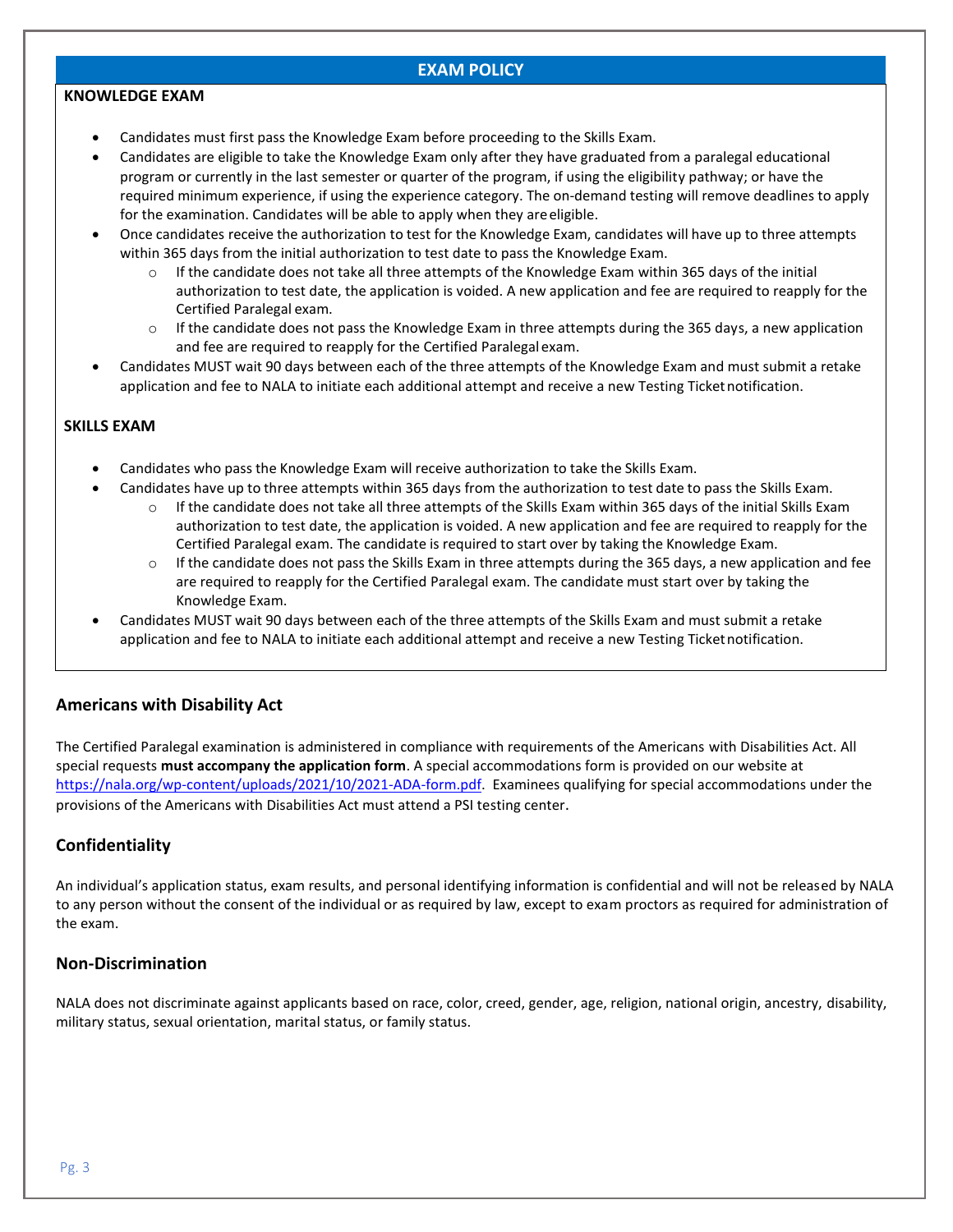Name:

# **COMPLETE THIS SECTION IF APPLYING UNDER CATEGORY 1**

If you are applying under Category 1, please check the appropriate box below. **An official school transcript showing courses taken and date of graduation or expected graduation date must be attached to this application.** Graduation from or completion of a paralegal program, or currently in the last semester or quarter of the program, that meets one of the criteria listed in sections (a) through I below.

- a) approved by the American Bar Association; or
- b) an associate degree program; or
- c) a post-baccalaureate certificate program in paralegal studies; or

(In addition to the official school transcript, candidate must submit an original course catalog or an original letter from the school registrar or program director attesting that the program is a post-baccalaureate certificate program requiring a bachelor's degree as a prerequisite.) $<sup>1</sup>$ </sup>

- d) a bachelor's degree program in paralegal studies; or
- e) a paralegal program which consists of a minimum of 60 semester hours (or equivalent quarter hours)<sup>2</sup> of which at least 15 semester hours (or equivalent quarter hours)<sup>3</sup> are substantive legal courses.<sup>4</sup>

# **Educational Institutions:**

ABA Program: (Institution/City/State)

Associate Degree Program: (Institution/City/State)

Post-Baccalaureate Certificate Program: (Institution/City/State)

Bachelor's Degree Program: (Institution/City/State)

Paralegal Program: (Institution/City/State)

Expected Graduation/Completion Date:

Paralegal Program Director Signature *(required if applying as a paralegal student in the last semester of the Paralegal Program):*

<sup>5</sup> Application forms submitted under Category 1I will be considered incomplete without submission of the official transcript and the school's verification.

<sup>&</sup>lt;sup>2</sup> 900 clock hours of a paralegal program will be considered equivalent to 60 semester hours. 90 quarter hours of a paralegal program will be considered equivalent to 60 semester hours.

<sup>&</sup>lt;sup>3</sup> 225 clock hours of substantive legal courses will be considered equivalent to 15 semester hours. 22.5 quarter hours of legal courses will be considered equivalent to 15 semester hours.

<sup>4</sup>Candidates applying under Category 1I may combine college hours from more than one institution. The candidate must have graduated from a paralegal program consisting of a minimum of 15 semester hours (or 225 clock hours or 22.5 quarter hours.) Evidence of the minimum hours required under Category 1I must be provided with the application form.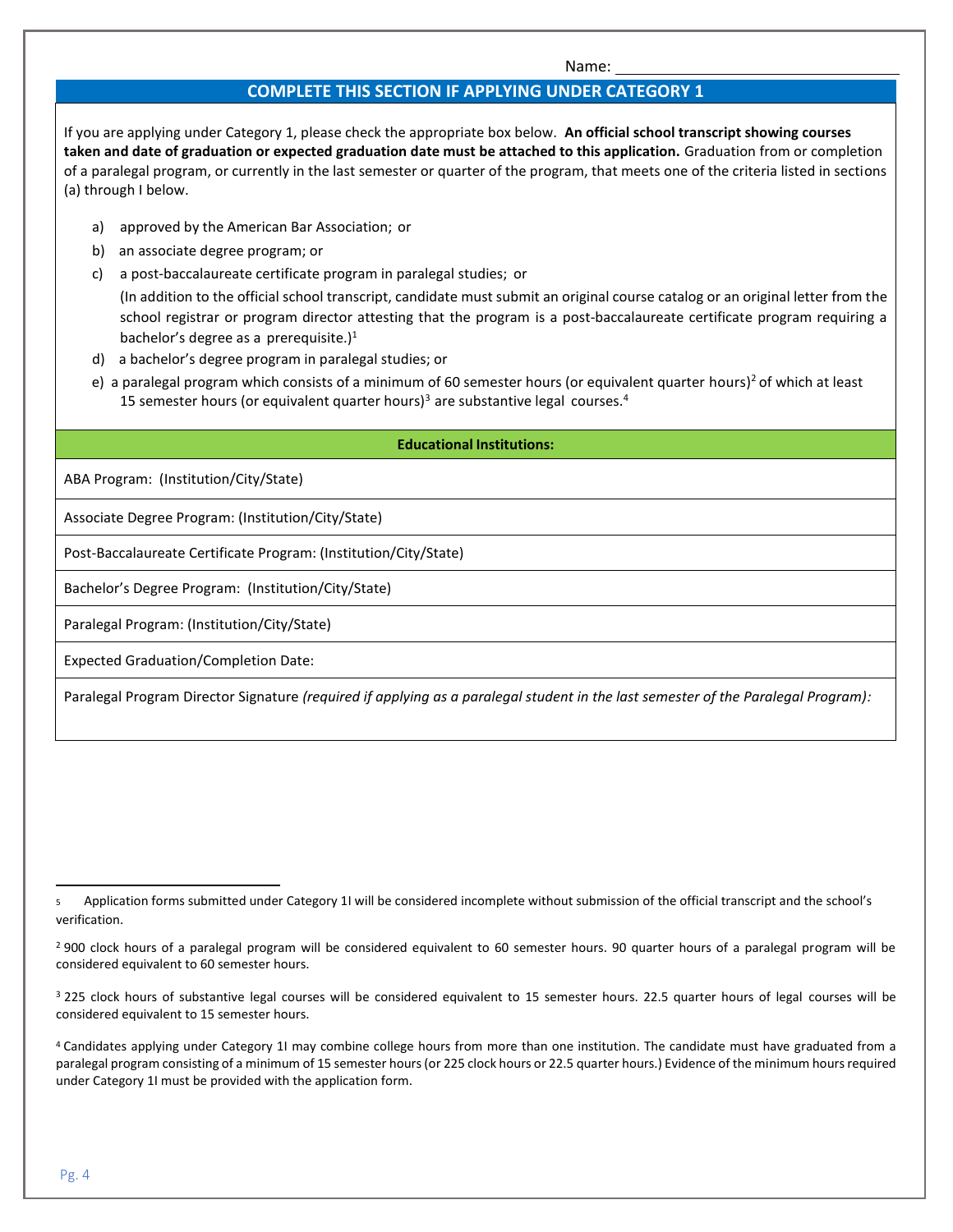#### Name:

#### **COMPLETE THIS SECTION IF APPLYING UNDER CATEGORY 2**

A bachelor's degree in any field plus one year of experience as a paralegal5 or successful completion of at least 15 semester hours (or equivalent quarter hours) of substantive paralegal courses.

All candidates under Category 2 must submit an official school transcript showing receipt of a bachelor's degree and date of completion. Those applying under the provision allowing for additional course work in lieu of the one-year work experience must submit an official school transcript showing completed course work.

The application form will be considered incomplete without the required supporting documentation.

#### **Educational Institutions:**

Bachelor's Degree: (Institution/City/State)

Paralegal Program: (Institution/City/State)

Bachelor's Degree: (Institution/City/State)

Paralegal Program: (Institution/City/State)

#### **Employment History: (Must cover a period of one year if submitting experience in lieu of paralegal course work. Attach an additional sheet if necessary.)**

Attorney/Employer:

Dates of Employment: From: To:

Attorney/Employer:

Dates of Employment: From: To:

Attorney/Employer:

Dates of Employment: From: To:

Required of All Category 2 Applicants: Attestation of Attorney

Attestation must cover a minimum period of one year if submitting experience in lieu of paralegal course work. Attach additional attestations if necessary. **NOTE: This attestation is not required if course work is submitted in lieu of experience.**

I hereby attest that the abovenamed applicant for certification as a paralegal by NALA, Inc., has been employed by me for (years/months) in accordance with the eligibility requirements in this application, is aware of the ethical

limitations of the legal profession and has demonstrated professional conduct while employed by me. I recommend the applicant as a candidate for certification as a paralegal.

| Attorney Signature:          | Firm:           |
|------------------------------|-----------------|
| Print Name:                  | Address:        |
| State and Bar Number:        | City/State/ZIP: |
| Year admitted to Bar:        | Today's date:   |
| Attorney Signature:          | Firm:           |
| Print Name:                  | Address:        |
| <b>State and Bar Number:</b> | City/State/ZIP: |
| Year admitted to Bar:        | Today's date:   |

<sup>5</sup>In Categories 2 and 3, "legal assistant/paralegal" is defined as: *legal assistants or paralegals are a distinguishable group of persons who assist attorneys in the delivery of legal services. Through formal education, training and experience, legal assistants or paralegals have knowledge and expertise regarding the legal system and substantive and procedural law which qualify them to do work of a legal nature under the supervision of an attorney.*